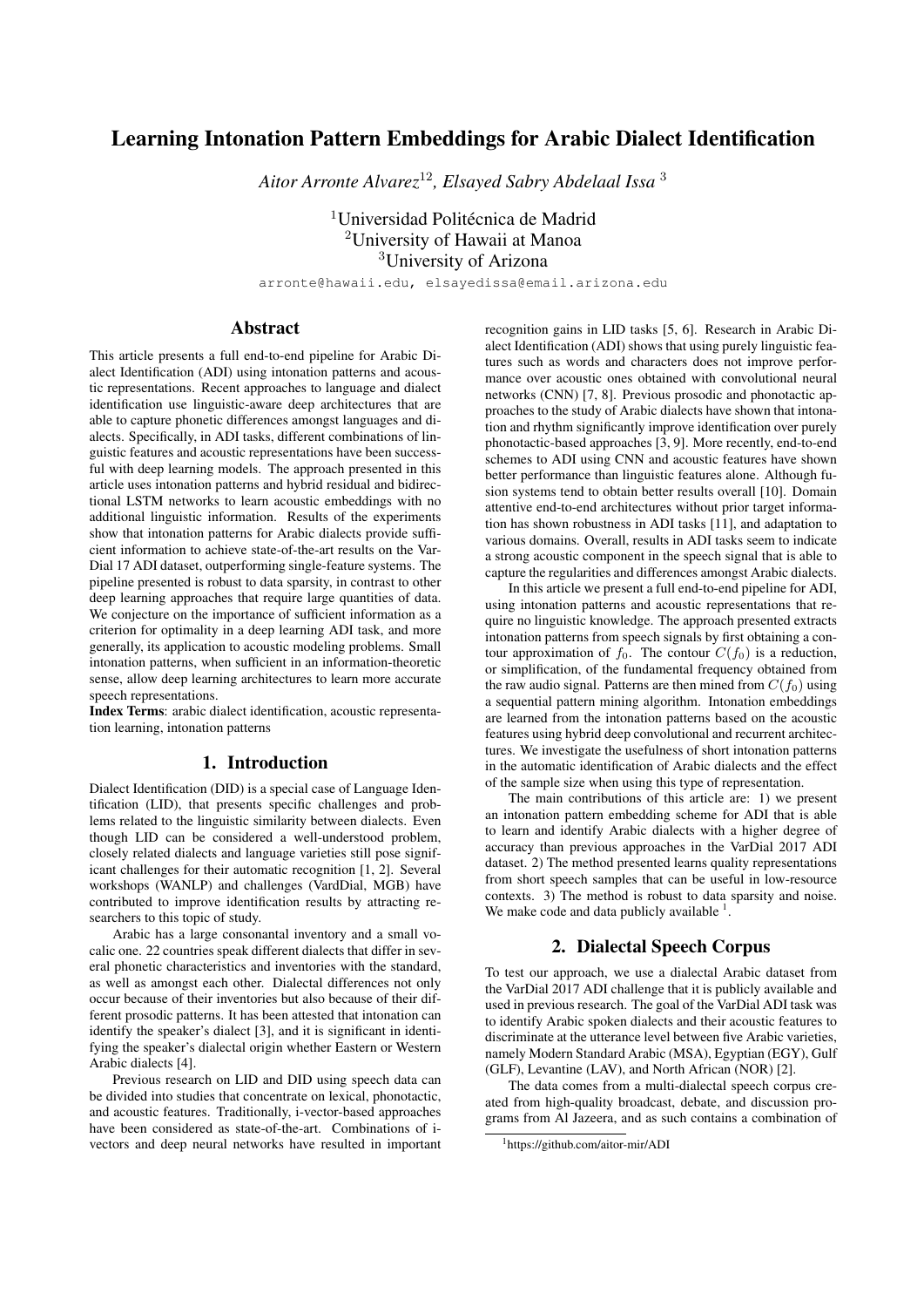|                |                |        | <b>Training</b> |       |      | <b>Development</b> |       |      | <b>Test</b> |       |
|----------------|----------------|--------|-----------------|-------|------|--------------------|-------|------|-------------|-------|
| <b>Dialect</b> | <b>Dialect</b> | Ex.    | Dur.            | Words | Ex.  | Dur.               | Words | Ex.  | Dur.        | Words |
| Egyptian       | EGY            | 3.093  | 12.4            | 76    | 298  |                    | 11.0  | 302  | 2.0         | 11.6  |
| Gulf           | GLF            | 2.744  | 10.0            | 56    | 264  | 2                  | 11.9  | 250  | 2.1         | 12.3  |
| Levantine      | LAV            | 2.851  | 10.3            | 53    | 330  | 2                  | 10.3  | 334  | 2.0         | 10.9  |
| <b>MSA</b>     | MSA            | 2.183  | 10.4            | 69    | 281  | 2                  | 13.4  | 262  | 1.9         | 13.0  |
| North African  | <b>NOR</b>     | 2.954  | 10.5            | 38    | 351  | ∍                  | 9.9   | 344  | 2.1         | 10.3  |
| <b>Total</b>   |                | 13,825 | 53.6            | 292   | 1524 | 10                 | 56.5  | 1492 | 10.1        | 58.1  |

Table 1: *The ADI dataset: examples (Ex.) in utterances, duration (Dur.) in hours, and words in 1000s.*

spontaneous and scripted speech [2]. The training data was collected from the beforementioned five dialects, and the recordings were then segmented in order to avoid speaker overlap. In addition, non-speech parts such as music and background noise were removed. Table 1 shows the distribution of the five Arabic dialects in the ADI dataset. [2].

Several accuracy results were reported by the competing teams on the VarDial task [2]. The first-ranked score in the ADI Shared task achieved 76.32% accuracy with a weighted *F1* score [12]. The winning solution proposed an approach that combines several kernels using multiple kernel learning with two runs; Kernel Discriminant Analysis (KDA) and Kernel Ridge Regression (KRR) based on a combination of three string kernels and a kernel based on i-vectors. Table 2 summarizes the results of the two runs.

Table 2: *Results on the test set of KRR and KDA.*

| Run | Kernel     | Accuracy | $\mathbf{F}_1(\text{macro})$ | $F_1$ (weighted) |
|-----|------------|----------|------------------------------|------------------|
|     | KRR        | 76.27%   | 76.40%                       | 76.32\%          |
| ◠   | <b>KDA</b> | 75.54%   | 75.94\%                      | 75.81\%          |

The same dataset was used for the MGB-3 challenge [13], and the highest accuracy score was reported at 75% . Later studies on the same dataset using deep learning architectures reported accuracies of 73% for a single feature system and 81.36% for a fusion system [10].

### 3. Intonation Pattern Discovery

From the data presented in section 2 intonation embeddings are extracted following a pipeline based on the following components: a contour approximation and simplification method, and a sequential pattern mining algorithm [14]. The main objective of this pipeline is to extract statistically relevant intonation patterns from the approximated  $f_0$  curve as shown in Figure 1. The approximation function reduces the variability of the speech signal and allows for a more compact representation from which patterns can be mined. This approach is used in Music Information Retrieval applications for obtaining music contours [15]. Instead of looking for musically-tempered steps or specific distances between frequencies, we use a univariate version of the k-means algorithm to obtain groups of frequencies, from which contours can be extracted [16].

The fundamental frequency  $f_0$  is obtained using Kaldi's implementation [17], with minimum and maximum values for  $f_0$ set at 50 and 600 Hz respectively, and a window size of 256 samples. The contour approximation  $C(f_0)$  is constructed by first extracting all points from  $f_0$ , and then k-means is used to group points within a cluster. Once all clusters from a single speech signal are obtained, distances are estimated between cluster points, resulting in a vector of contour points in the time

Table 3: *Intonation patterns and duration (hours) by dialect.*

| <b>Intonation Patterns</b> |                  |                 |  |  |  |
|----------------------------|------------------|-----------------|--|--|--|
| <b>Dialect</b>             | <b>Instances</b> | <b>Duration</b> |  |  |  |
| EGY                        | 15.294           | 1.175           |  |  |  |
| <b>GLF</b>                 | 17,010           | 1.254           |  |  |  |
| LAV <sub></sub>            | 16,271           | 1.252           |  |  |  |
| <b>MSA</b>                 | 10.984           | 0.789           |  |  |  |
| <b>NOR</b>                 | 17.369           | 1.362           |  |  |  |

domain.The following steps describe this approximation more formally:

- Given a set of points  $P$  in  $f_0$  we say that a line segment  $L$ is bounded by all points in P if  $P \subseteq K_i$  where  $K_i \in \mathbf{K}$ is the j-th k-mean cluster in the set **K** of all clusters in  $f_0$
- We obtain the distance  $d(\cdot)$  for all line segments in  $f_0$ given  $d(L_{j-1}, L_j)$  and  $L_{j-1} \subseteq K_{j-1}$  and  $L_j \subseteq K_j$ .
- The procedure outputs the approximated contour  $C$  as a vector of points in the time domain.

Once the set  $C$  of all contours is created, we apply the BIDE algorithm [14] to obtain sequential patterns, generating dictionaries of intonation patterns for all 5 dialects. We can say that a dictionary  $D_l = \{I_{1l},...,I_{kl}\}\$ contains k patterns I that are closed given a minimum support function for the l-th dialect. We set the minimum pattern length to 5, which represents the number of approximated contour points in  $f_0$ . Note that the contour output represents distances not of frequencies directly, but of groups of distances as defined by the k-means algorithm.

When this procedure is applied to the entire training data described in section 2, the initial set of 13,825 speech instances results in a total of 76,928 intonation patterns. The mean duration for the intonation patterns is 0.273 seconds, and the median value is 0.253. Table 3 shows pattern distributions by dialect. Even though the number of training instances is much larger, the total duration of the training set of intonation patterns is only 5.83 hours, 10.88% of the total training set.

### 4. Acoustic Representation Learning

From the dictionaries of patterns obtained in the procedure described in section 3 we extract acoustic features that will be used as the input for the different convolutional architectures in the identification task. We frame the ADI task as an acoustic representation learning problem, where an architecture tries to predict the label of a given acoustic pattern based on the intonation embedding learned. An intonation embedding is then a fixed-length vector of the variable-length speech pattern.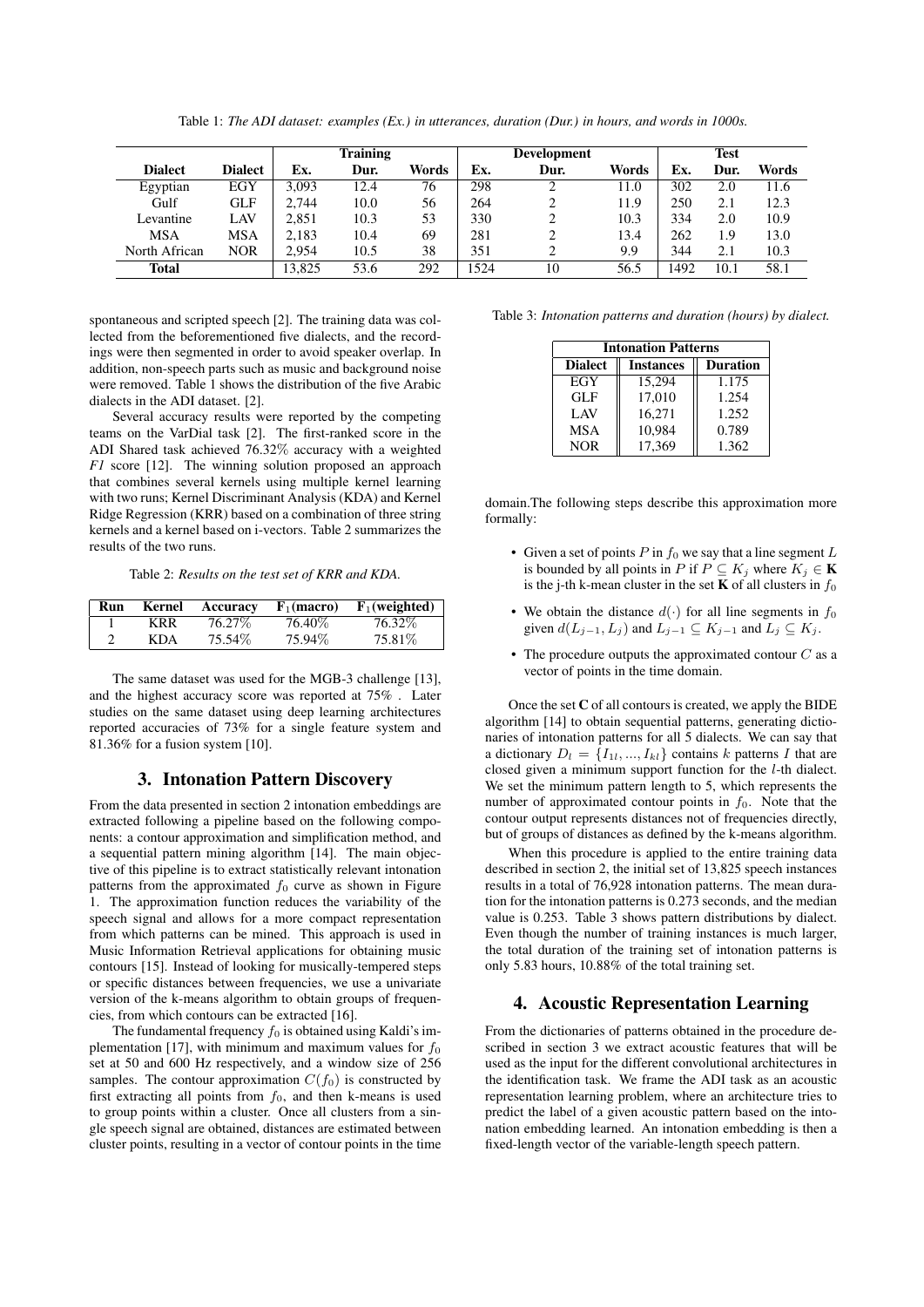

Figure 1: *ADI pipeline proposed with the Res-BLSTM architecture.*

#### 4.1. Intonation embeddings

More formally, we can define a vector of frame-level acoustic features as  $Y = y_{1:T}$  where each  $y_t \in \mathbb{R}^d$  is a d-dimensional feature at the frame level. An acoustic embedding is then a function  $f(Y)$  that maps a variable length segment into a fixed-dimensional space  $\mathbb{R}^d$ . We say that  $f(y_1) \approx f(y_2)$  if  $||f(y_1) - f(y_2)|| < \theta$ , where  $\theta$  is a minimum acceptable similarity threshold of the embeddings.

Previous research in DID and speaker recognition and verification using deep learning methods, have used MFCC and filterbanks normally concatenated with other acoustic or higher level linguistic features as the acoustic representation. In DID tasks, MFCC features in combination with i-vectors [8], and MFCC and filterbank features with frames of 25ms [10, 18] achieve state-of-the-art accuracy results. In speaker recognition tasks, the x-vector approach uses filterbanks with frame-length of 25 ms over a 3 second window[19]. In a pre-training phase, results with the approach and models used in this article indicate that log mel-spectrograms with 128 mel frequency bins and 512 samples per frame achieve better performance than MFCC (8% increase) or FBANK (6.25% increase). This is consistent with previous results in ADI tasks [10], that point at spectrogram features to work better with larger datasets, since they contain more information.

#### 4.2. Convolutional architectures

A combination of convolutional and recurrent architectures were tested in this article. We use as a baseline a convolutional recurrent neural network (CRNN) model and propose a hybrid combination of residual [20] and bidirectional LSTM [21] networks (Res-BLSTM) with shallow residual blocks.

The CRNN architecture is composed of 4 blocks that contain a convolutional layer, a batch normalization step, an exponential linear unit layer, a maxpool layer, and a dropout layer. The first block of layers uses convolutional filters of sizes 3x3 with stride 2x2, also used in the maxpool layer. The rest of the blocks (2-4) use small filters of 3x3 with stride of 1 to capture small regularities in the data. The architecture uses a recurrent GRU network to learn the sequential properties of intonation patterns.

The hybrid model uses shallow residual blocks present in Resnets as a front-end to process acoustic features, and a recurrent BLSTM network to learn sequential characteristics of the speech signal. We parameterize the first convolutional layer of the first residual block with 3x3 filters and stride of 2x2, and for the remaining convolutional layers in all blocks a filter with kernel size of 3x3 and stride of 1. The recurrent layer learns from an input sequence  $X = \{x_1, x_2, ..., x_T\}$  the best representa-

tion that produces as output the sequence  $Y = \{y_1, y_2, ..., y_T\},\$ where  $X$  is a vector of acoustic features at the frame level. The where  $\overline{A}$  is a vector of acoustic reatures at the frame level. The BLSTM is composed of a forward LSTM  $\overrightarrow{f}$  that estimates the forward hidden states  $\overrightarrow{h_1}, \dots, \overrightarrow{h_T}$ . The backward LSTM  $\overleftarrow{f}$ obtains a backward representation of the hidden states by processing the sequence in reverse order, obtaining the backward hidden states iterating back from  $t = T$  to 1. The concatenation of the output of the forward and backward networks  $\overrightarrow{Y} \oplus \overleftarrow{Y}$ produces the embedding of a given pattern.

Both architectures use a fully connected layer with 1024 units and ReLU activations and a softmax layer for the classification of the data instances. Both models were implemented using the library Pytorch [22]. Figure 1 summarizes the entire pipeline and the presented Res-BLSTM architecture.

### 5. Experiments

To test the quality of the approach presented, we perform two experiments: one using intonation patterns obtained from the test set of the VarDial 17 and MGB-3 ADI challenges, an another experiment using the very small random samples from the same test dataset (between 0.25 and 1.3 seconds of duration). The main objective is to test whether the intonation pattern approach taken is able to perform well with smaller datasets, and if the intonation patterns learned are able to generalize to contexts with more noisy data. Since we were interested in settings were data may be limited, the development set was not used for the experiments, and the models were not optimized using it. This limitation was intended to show the strength of the approach presented.

#### 5.1. Training and parameters

We train both architectures with batch sizes in the set { 32, 40, 80, 128}, and with epochs {10, 20, 30, 40}. Two early stopping policies of 5 and 2 epochs were implemented. Decisions on parameter selection were based on maximizing accuracy and minimizing the loss function while considering a general principle of computational efficiency: the best model should be able to predict, in the minimum amount of time possible, the most number of instances correctly. This is to avoid overfitting and to generalize over the largest sample space possible. ADAM optimization [23] with a learning rate of 0.001 was employed to optimize the architectures with the cross-entropy loss:

$$
loss(y, \hat{y}) = -\sum y \log \hat{y} \tag{1}
$$

where y is the probability of the true class, and  $\hat{y}$  is the probability of the predicted.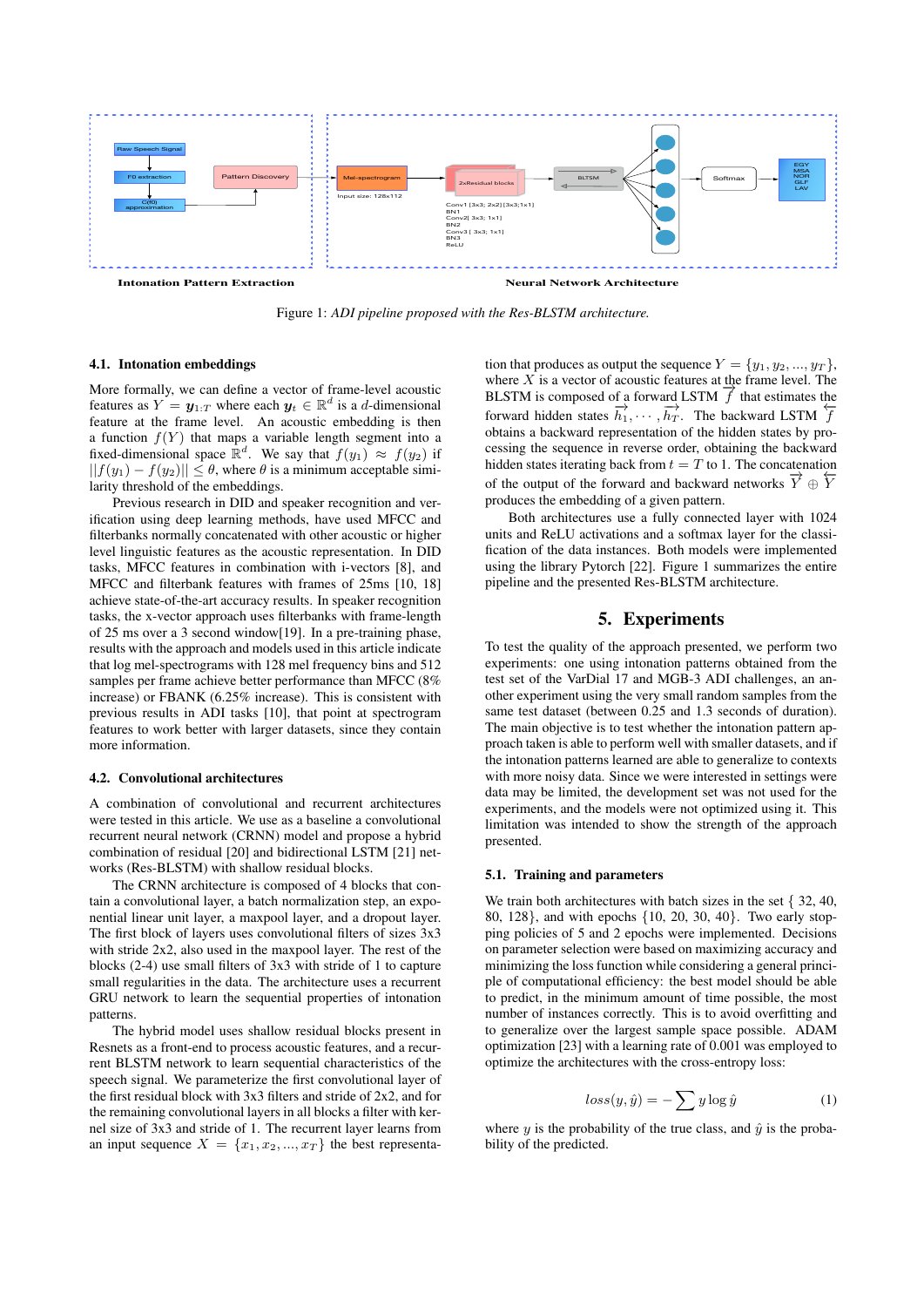|                                | <b>Intonation Patterns dataset</b> |          | <b>Original VarDial dataset</b> |               |
|--------------------------------|------------------------------------|----------|---------------------------------|---------------|
|                                | Train                              | Test     | <b>Test</b>                     |               |
| Model                          | Accuracy                           | Accuracy | Accuracy                        | $F-1$ (Weig.) |
| (Shon et al., 2018; single)    |                                    |          | 73.39                           |               |
| (Shon et al., $2018$ ; fusion) |                                    |          | 81.36                           |               |
| (Ionescu et al., 2017)         |                                    |          | 76.27                           | 76.32         |
| <b>CRNN</b>                    | 81.05                              | 75.69    |                                 |               |
| Res-BLSTM                      | 96.17                              | 91.88    | 81.25                           | 81.56         |

Table 4: *Results on the ADI task for the Intonation Patterns data and the original VarDial 17 test set.*

For training, 80% of the data described in Table 3 was used, while the remaining 20% was left for validation. The best combination of parameters [batch; epochs; early stop] for CRNN were [80; 20; 5] while for Res-BLSTM [128; 15; 2].

#### 5.2. Signal reduction by segmentation

Data augmentation has played an important role in accuracy improvement in previous deep learning approaches to ADI [10, 11]. Augmentation increases the sample size of the training set by creating perturbations to the audio signal such as time warping, frequency and time masking, or directly modifying the acoustic representation [24], with the goal of improving the robustness of the models and avoid overfitting. Data augmentation can be considered a regularization technique.

Instead of using augmentation directly on the dataset, the intonation pattern discovery approach presented, *reduces* the training set by segmenting longer speech audio signals into smaller units (patterns) without perturbations to the signal itself. The result is an increase of the sample size by reducing the total duration of the data to only 10.88% of the original training set. We call this approach signal reduction by segmentation, since we are extracting minimal patterns from longer audio signals that are statistically relevant, and richer in terms of the information content, while less valuable information is disregarded.

# 6. Results and Discussion

Results, as shown in Table 4, underline the main findings of the proposed approach: intonation pattern embeddings provide sufficient information to achieve state-of-the-art results in the VarDial 17 ADI dataset with minimal sample length.

Experimental results are divided by dataset type, and compared with state-of-the-art results in the original VarDial 17 test set using the same metrics as in previous research [10, 12]. The baseline (CRNN) and the Res-BLSTM model presented, were trained only using the dataset shown in Table 3. Both models were tested on the intonation patterns dataset, and our best model (Res-BLSTM), also on the original test set used for the VarDial 17 and MGB-3 ADI challenges, but with a much smaller length of the speech samples, as described in section 5. This restrictive approach allows us to test whether small acoustic intonation embeddings learned by deep architectures, are able to generalize to a broader class of problems where data is not only sparse, but also noisy.

Both models show no sign of overfitting as indicated by the training and test accuracy measures in the intonation patterns dataset, with a relative decrease of 4.7%. Both models show significant accuracy capabilities if we compare them with stateof-the-art results. This could be because the dataset has been reduced to its most fundamental content, and information that is irrelevant for the prediction task has been discarded. In other

words, this can be seen as a reduction of the data complexity and an increase of the sample size by algorithmic means.

Surprisingly, when the Res-BLSTM model is tested on the original test set with small samples picked randomly, the model outperforms previous single-feature approaches and comes very close to the fusion system of Shon et al. [10]. This result can be seen as the model is able to learn small speech patterns, that are small enough, to be prevalent in Arabic dialectal speech data. The result is particularly interesting considering that the total training duration of the dataset used is almost the same as the test set. Also, it is well known from the VarDial and MGB-3 reports [2, 13], that the training and test domains were intentionally mismatched to challenge participants, which shows the robustness of the full pipeline presented.

The signal segmentation approach taken in this article, presents also an interesting case of deep learning optimization of speech signals. The data extracted from the original speech corpus significantly reduces the training time of the Res-BLSTM architecture. To achieve the results shown in Table 4, only 15 epochs were needed, with an early stopping policy of 2. It should be noted that recurrent networks in combination with residual blocks with small filters, are able to capture local-level features in the convolutional layers, while processing sequential patterns in the recurrent (BLSTM) ones.

# 7. Conclusion

An intonation pattern embedding pipeline for the automatic identification of Arabic dialects was presented. Overall, the proposed pipeline is able to extract small intonation patterns that contain sufficient information to achieve state-of-the-art results on the VarDial 17 dataset. The pipeline requires minimal information to learn high-quality acoustic embeddings, as results in the ADI task show, and reduces the learning time by reducing the signal to be learned, and consequently the sample space. The combination of residual blocks and BLTSM networks provide a compact model to learn more accurate acoustic representations of the speech signal. The success of the approach presented has to do also with the high acoustic information Arabic dialects contain as expressed in their intonation patterns, that are sufficient to automatically identify them with short samples. This approach can have many applications in low-resource speech identification systems, or in contexts where the signal has been significantly degraded.

### 8. Acknowledgments

The technical support and advanced computing resources from University of Hawaii Information Technology Services-Cyberinfrastructure are gratefully acknowledged.